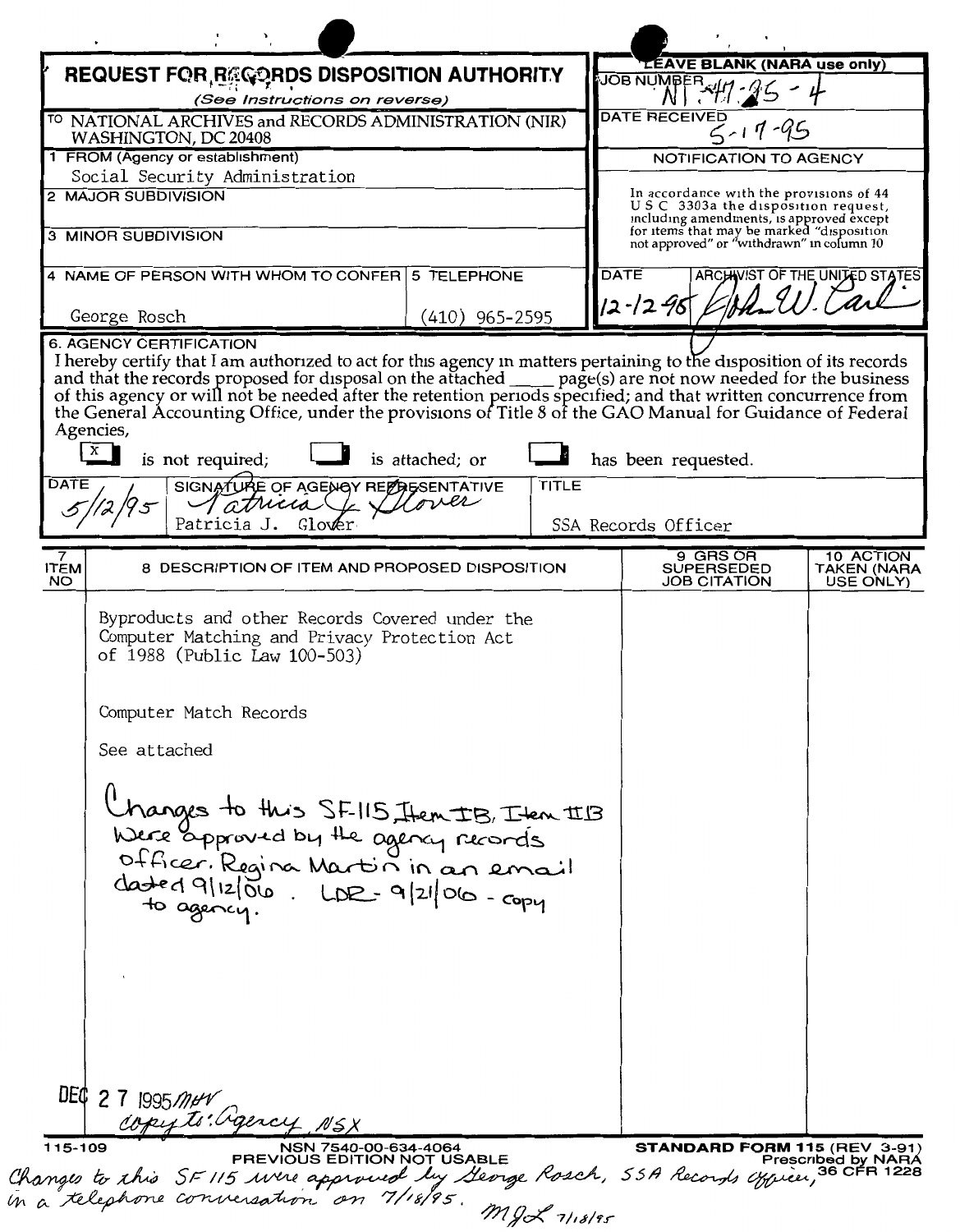**SF-115, Request for Records Disposition Authority**  Computer **Matching Agreement and By-product Records** 

 $\mathcal{L}^{\mathcal{L}}(\mathcal{L}^{\mathcal{L}}_{\mathcal{L}^{\mathcal{L}}_{\mathcal{L}^{\mathcal{L}}_{\mathcal{L}^{\mathcal{L}}_{\mathcal{L}^{\mathcal{L}}_{\mathcal{L}^{\mathcal{L}}_{\mathcal{L}^{\mathcal{L}}_{\mathcal{L}^{\mathcal{L}}_{\mathcal{L}^{\mathcal{L}}_{\mathcal{L}^{\mathcal{L}}_{\mathcal{L}^{\mathcal{L}}_{\mathcal{L}^{\mathcal{L}}_{\mathcal{L}^{\mathcal{L}}_{\mathcal{L}^{\mathcal{L}}_{\mathcal{L}^{\mathcal{$ 

*r* 

#### Introductory Description

 $\mathcal{L} = \mathcal{L}$ 

 $\overline{\mathbf{r}}$ 

These are Computer Matching records created for the use of the Social Security Administration (SSA) under the authority of the Privacy Act, as amended by the Computer Matching and Privacy Protection Act of 1988 (P.L. 100-503) and the Computer Matching and Privacy Protection Amendments of 1990. (The 1990 amendments were enacted as Section 7201 of the Omnibus Budget Reconciliation Act of 1990, P.L. 101-508.) The records include the match agreements and electronic byproduct records created as a result of the match agreements and developed in accordance with the requirements of a Federal benefit matching program or Federal personnel or payroll matching program. Both types of matching programs are subject to specific computer matching requirements under the Privacy Act. (See 5 U.S.C. 552a(a)(8), (o), (p), and  $(r)$ ).

## I. Federal Benefit Matching Program Records

Data and information collected in conjunction with these programs consist of any computerized comparison of two or more automated systems of Federal records or a comparison of a Federal system of records with non-Federal records of applicants for, recipients or beneficiaries of, participants in, or providers of services with respect to, cash or in-kind assistance or payments under Federal benefit programs for the purpose of establishing or verifying the eligibility of, or continuing compliance with, statutory and regulatory requirements, or for the purpose of recouping payments or delinquent debts under such benefit programs.

#### A. Interagency Computer Match Agreements:

Agreements between or among Agencies or other entities, usually maintained in hard copy, allow the Agency to create and develop computer match records relating to Federal benefit programs.

## Disposition:

Retain written agreements until 7 years after the expiration of the agreement, then destroy.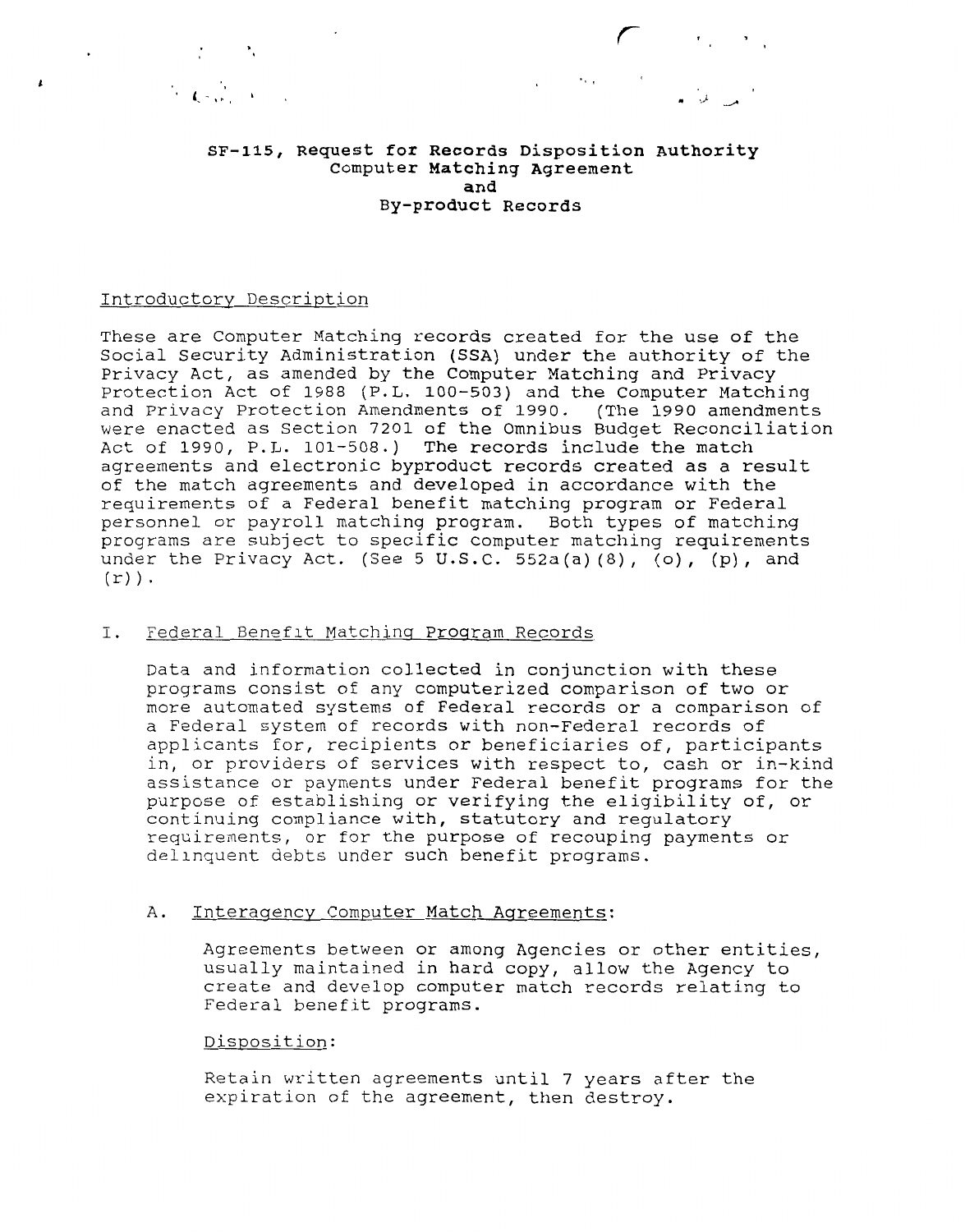



B. Electronic Match Records:

These records are created as a result of successful matches or "hits" that have been developed m accordance with the matching program's purpose. These records are usually maintamed on magnetic tape but also may be produced as hardcopy.

# Disposition:

# Personally Identifiable Records

These electronic records contain mformation which identify individuals by name, social security number or other identifying charactenstic. They should be destroyed in accordance with the retention schedule detailed m the agreement, or m the absence of a specified retention period, when no longer needed for matching purposes. Usually, the retention of these records is very brief so that this resultant information cannot be used for any other purpose other than the one specified in the written agreement.

# Hardcopy Evidentiary Records

These hardcopy evidentiary records should be forwarded to an appropriate personnel/claims folder or other case file and disposed of m accordance with existing retention and disposal schedules.

# Nonevidentiary Records

These records include material pertaining to the match but are non-personal in nature; i.e., they do not identify individuals by name, social security number or any other identifying charactenstic. Matenals in this category need to be retamed for a specified period of time for general admimstrative purposes such as doing costbenefit analyses and/or prepanng reports to outside authonties such as the biennial report to the Office of Management and Budget (0MB). This file should be cut off (cease documentation and other related activities) at the expiration of the match agreement; procedures for record retention specified in the agreement should be followed. In the absence of a retention period specified in the underlying agreement, this material should be destroyed **(Pen and Ink Change, 7/18/95)** a maximum of 2 years after creation or when no longer needed for administrative purposes, whichever is later sooner.



# **Pen and Ink Change, 9/21/06;**

In the absence of a retention period specified m the underlymg agreement, this material should be destroyed 2 years after date of creation or when no longer needed for administrative purposes.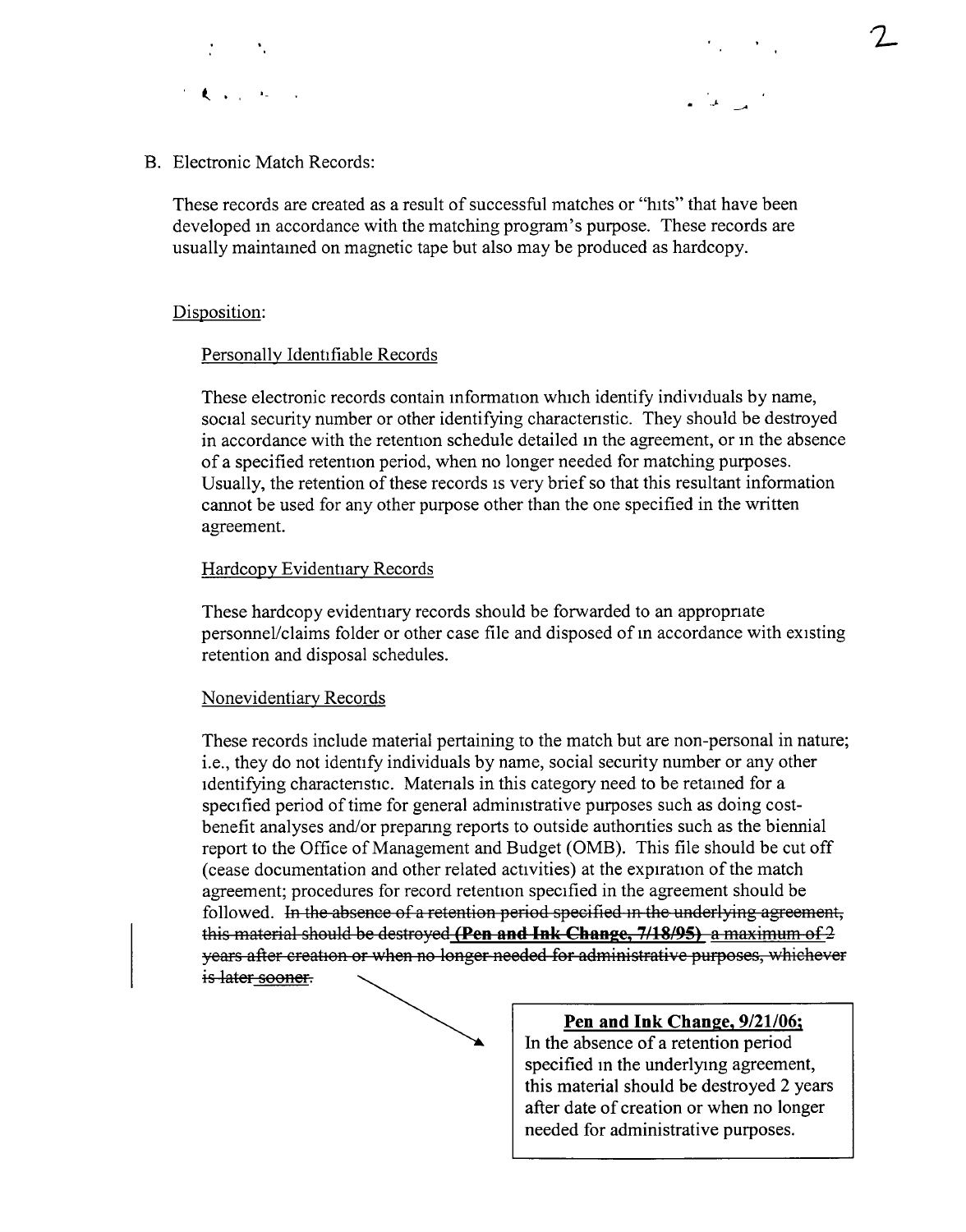### II. Federal Personnel or Payroll Matching Program Records

Data and records collected in conjunction with these programs consist of any computerized comparison of two or more automated Federal personnel or payroll systems of records, or a system of Federal personnel or payroll records with non-Federal records, for other than routine administrative purposes, whose purpose is to take any adverse financial, personnel, disciplinary, or other adverse action against Federal personnel.

#### A. Interagency Computer Match Agreements:

Agreements usually maintained in hard copy allow the Agency to create and develop computer match records relating to Federal personnel or payroll matching programs.

## Disposition:

Retain written agreements until 7 years after the expiration of the agreement, then destroy.

B. Electronic Match Records:

These records are created as a result of successful matches or "hits" that have been developed in accordance with the matching program's purpose. These records are usually maintained on magnetic tape and also may be produced as hardcopy.

Disposition:

#### Personally Identifiable Records

These electronic records contain information which identify individuals by name, social security number or other identifying characteristic. They should be destroyed in accordance with the retention schedule detailed in the agreement, or in the absence of a specified retention period, when no longer needed for matching purposes. Usually, the retention of these records is very brief so that this resultant information cannot be used for any other purpose other than the one specified in the written agreement.

## Hardcopy Evidentiary Records

These hardcopy evidentiary records should be forwarded to an appropriate personnel/claims folder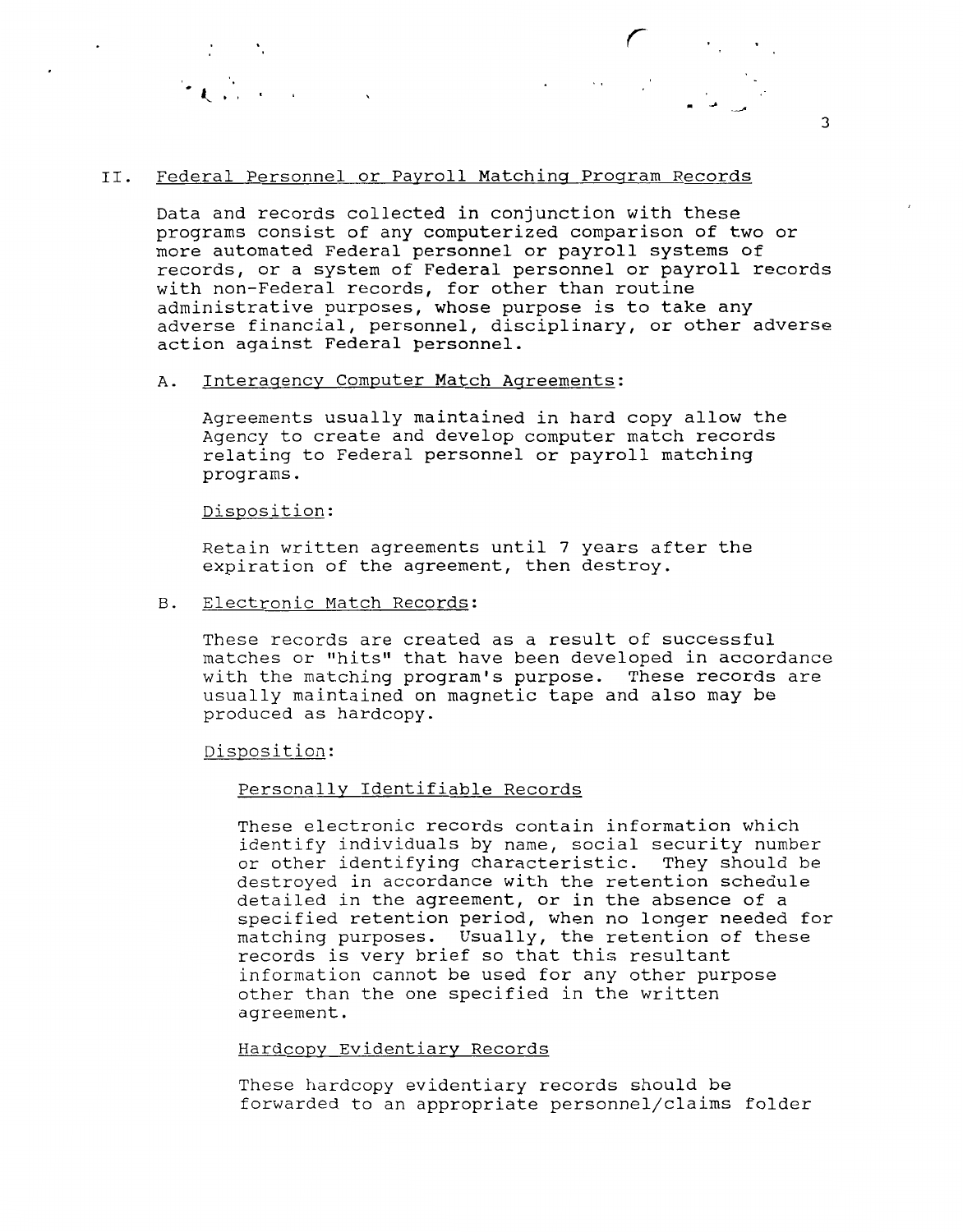or other case file and disposed of in accordance with existing retention and disposal schedules.

#### \_, Nonevidentiary Records

 $\mathbf{r}$ 

These records include material pertaming to the match but are non-personal in nature; i.e., they do not identify individuals by name, social security number or any other identifying characteristic. Materials in this category need to be retained for a specified period of time for general admmistrative purposes such as doing costbenefit analyses and/or prepanng reports to outside authorities such as the biennial report to the Office of Management and Budget (OMB). This file should be cut off (cease documentation and other related activities) at the expiration ofthe match agreement; procedures for record retention specified in the agreement should be followed. In the absence of a retention period specified in the underlying agreement, this material should be destroyed **(Pen and Ink Change, 7/18/95)** a maximum of 2 years after creation or when no longer needed for administrative purposes, whichever 1s later sooner.

# III. Systems Routinely Used in Matching Operations specified in the underlying

- o Master Beneficiary Record System;<br>for administrative purposes.
- o Earnings Recordmg and Self-employment Income System;
- o Supplemental Secunty Income Record System; and
- o Master Files of Social Security Number Holders and the SSN Application System.

# IV. Rationale

In most mstances, magnetic media records can be destroyed following a matching operation. The intent is to ensure that the information obtamed from the match 1s used only for the stated purpose. Retaining these records past the time of their usefulness increase the risk that they may be used for other purposes and thus violate the privacy rights of the individuals concerned. Therefore, the following summanzes the above records retention schedule as follows:

o Personally identifiable electromc records are destroyed in accordance with the retention schedule detailed m the agreement, or in the absence of a

**Pen and Ink Change, 9/21/06;**<br>In the absence of a retention period The following SSA records systems are used in the matches:  $\begin{array}{|l|l|} \hline \end{array}$  agreement, this material should be destroyed 2 years after date of creation or when no longer needed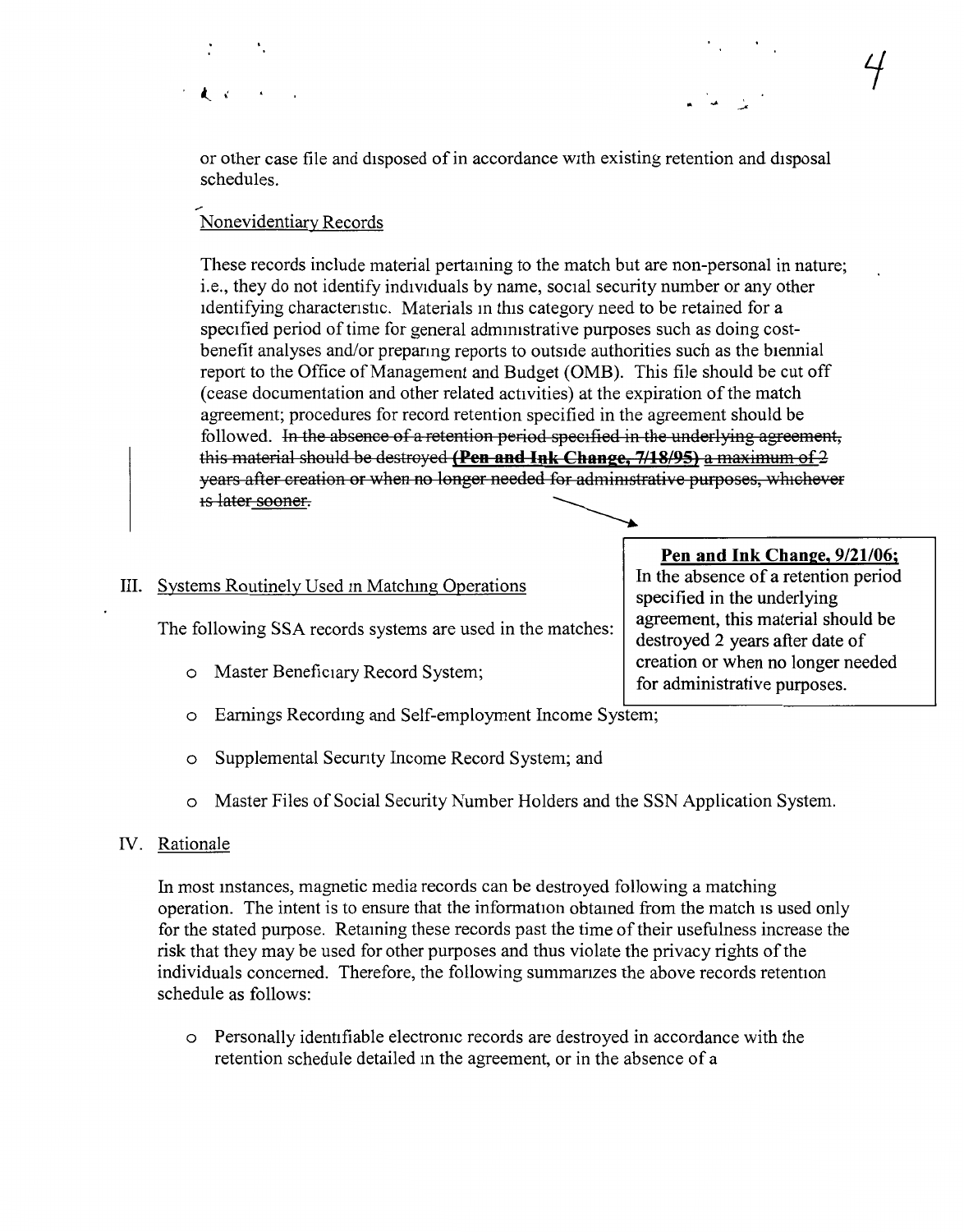$\frac{1}{2}$ ., 5

specified retention period, when no longer needed for matching purposes,

- o Hardcopy evidentiary documents held in any case file will be disposed of in accordance with existing schedules, and
- o All nonevidentiary materials (those containing no personally identifiable records) will also follow the retention schedule detailed in the match agreement. In the absence of a retention period specified in the underlying agreement  $\mu$  this material should be destroyed  $\frac{1}{2}$  years after creation or when no longer needed for administrative purposes, whichever is  $\frac{1}{2}$  This ensures adequate time for the costs and benefits of the match to be examined and reported to 0MB, and for any necessary review by the General Accounting Office (GAO), the Office of Inspector General (OIG), or the Data Integrity Board (DIB).

In contrast to the above, actual hard copies of the matching agreements themselves will be retained for 7 years after the expiration of the match. This relatively long retention period for written agreements (1) provides the public the opportunity to have access to match agreements as required by law (see 5 U.S.C. 552a(o)(2)(A)(ii)), (2) allows adequate time for any audit/investigation by the GAO, the OIG, or the DIB, and (3) ensures that adequate documentation is on hand to prepare reports for, or address inquiries from, both Congress and 0MB.

#### General Counsel Statement:

A. A. Portion

I have reviewed the record descriptions and their respective proposed dispositions. I am of the opinion that the records will be maintained for a period of time sufficient to protect the legal and financial rights of the government and of people directly affected by the Agency's activities.

inalGeneral Counsel